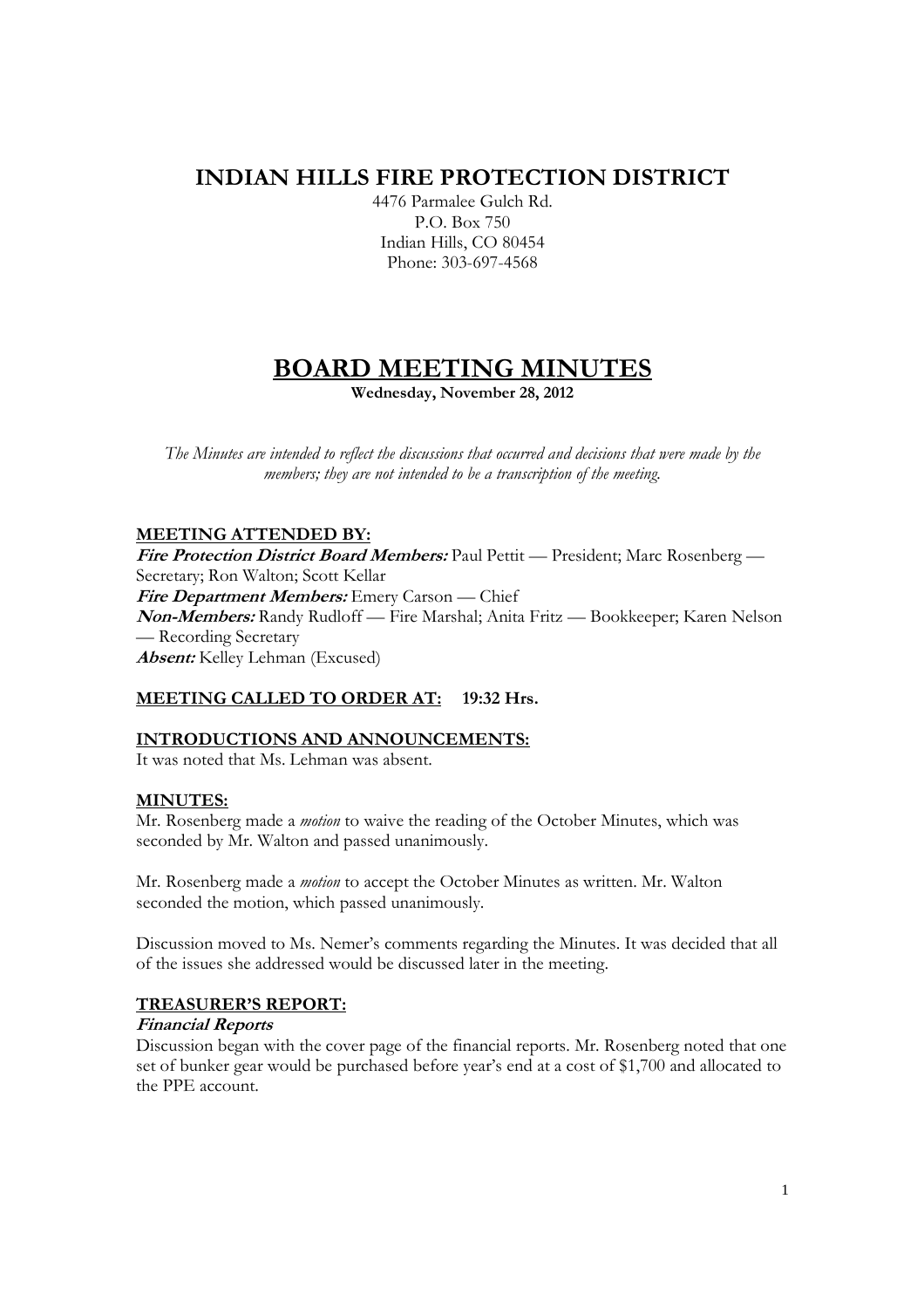Regarding the Expense Summary, Ms. Fritz drew attention to the fact that the figure reflected in the total expenses for the year (49.27%) was not the adjusted number. After discussion concerning how large capital expenditures tend to skew figures in the Operating Cost Summary, Mr. Kellar suggested that an additional column be added that excluded capital expenses. Ms. Fritz agreed to add it to the 2013 budget.

Conversation moved to the Profit Loss Budget Performance spreadsheet. Brief discussion occurred regarding whether a full audit would be required in 2013. Ms. Fritz admitted that the answer she had received from the auditor had been a bit hazy. She recalled that the last full audit had been for the 2010 fiscal year and run \$5,000.

Regarding Checks, it was noted that check #11928 to Image Trend for \$2,500 was for half of the setup fee for the Department's new incident reporting system. It was also clarified that a credit card expense at Battery Universe for \$286.96 was for the hand-held radios.

Mr. Rosenberg made a *motion* to approve checks #11917-11940, plus automatic payments, credit card expenses, and bank fees. Mr. Walton seconded the motion, which passed unanimously.

## **2013 Budget**

Per discussion at the October Board meeting, it was noted that the numbers in four accounts had been changed: account #5215 (Equipment Repair/Maintenance) had been increased to \$1,800, account #5610 (Utilities for the annex) had been decreased to \$1,200, account #6604 (District Fire Mitigation Project) had been created and allocated \$5,000, and account #7090 (Communications System) had been increased to \$10,000. No further discussion occurred regarding the proposed 2013 budget.

## **DEPARTMENT/OFFICERS' REPORTS:**

#### **Fire Marshal — Randy Rudloff**

Mr. Carson began by stating that Mr. Gilbert had started doing some community mitigation consulting. Mr. Rudloff shared that he had done 15-20 such consultations in the District and advised using one point of contact. Mr. Rudloff then stated that he had done an inspection at the equestrian center and found seven violations. Conversation followed about the specific violations and how they might be rectified. An inspection had also been done at Sitn-Bull to figure out capacity issues.

Conversation moved to the 2012 ICC codes, which Jefferson County plans to adopt in January 2013 and put into effect in January 2014. Mr. Rudloff said that he would forward a resolution to the Board for adoption at the next month's meeting. Lengthy discussion ensued about details of the new code requirements, namely the need for sprinkler systems in all new residential construction and remodels.

Mr. Rudloff concluded his report by stating that all inspections had been completed for the District for the year and added that Geneva Glen is considering putting an addition on or rebuilding one of its camp structures.

#### **Chief's Report — Emery Carson**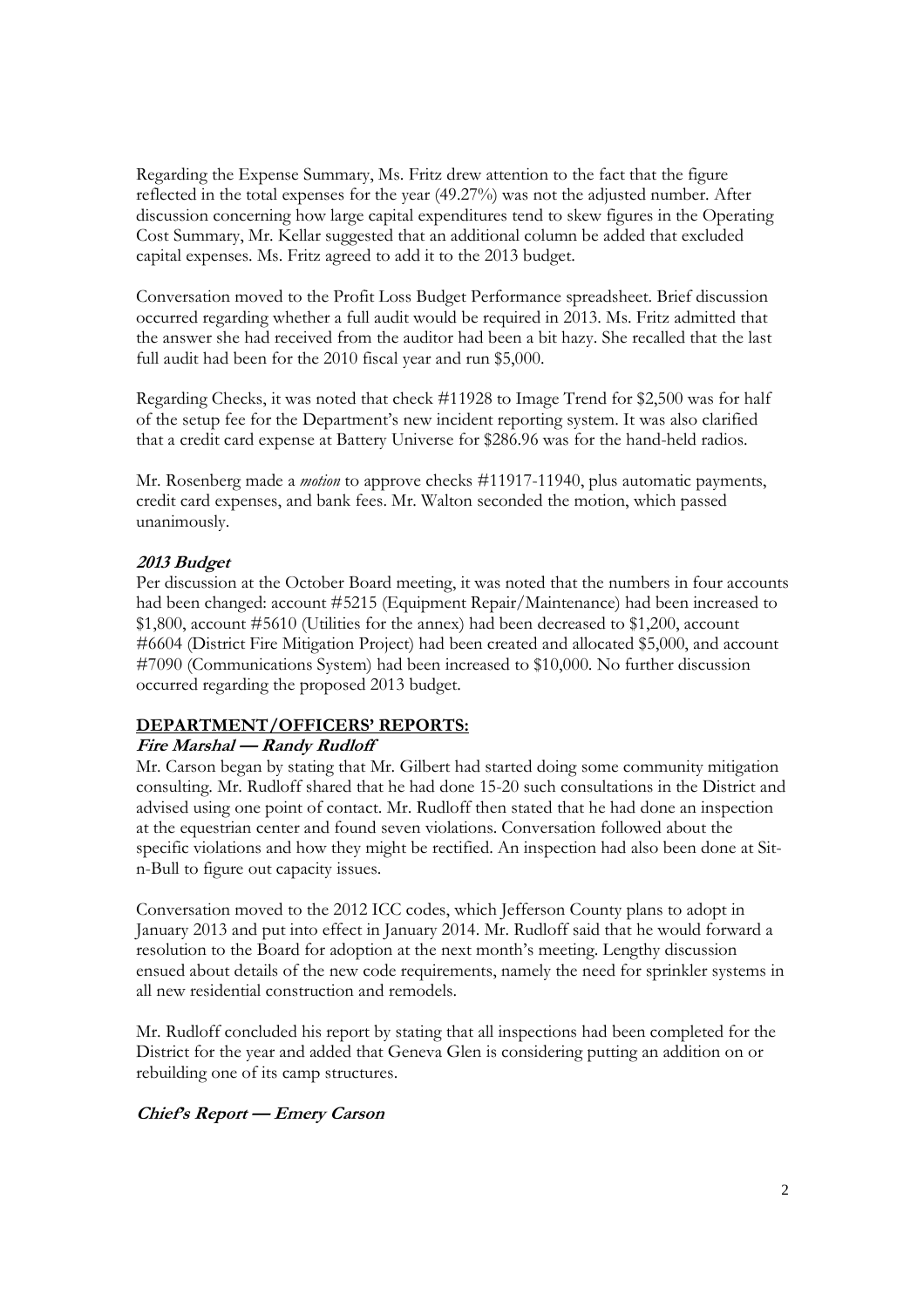A report was distributed and various items were discussed. Mr. Carson began by stating that the Indian Hills Water District will be charging \$36 for the Noble house beginning in January 2013. In positive news, Mr. Carson noted that both he and Mr. Rosenberg had passed ICS 300 offered through Genesee. An ICS 400 course is scheduled to begin in February, Mr. Carson added. Brief discussion followed about what the ICS 300 training entailed.

A small mishap had occurred when the ladder on apparatus 341 hit the garage door, Mr. Carson shared. Repairs had already been completed. Mr. Carson then announced that Mr. Rosenberg had been promoted to assistant chief and Mr. Case had been promoted to fire captain.

In communications system news, Mr. Carson announced that the District is waiting to receive frequencies from the FCC. He estimated it would take 30-90 days. In other news, Mr. Carson stated that he had switched trash services to Mountain View, which offers less expensive trash collection and recycling services as well.

Mr. Carson concluded his report by summarizing the calls for the month, which totaled three. It has been a very slow month, he added.

#### **Fire Captain — Scott Case**

Not present; no report submitted.

#### **Rescue Captain — Bob Fager**

Not present; no report submitted.

#### **OLD BUSINESS:**

#### **Communications System**

Mr. Pettit summarized the progress that had been made recently, including a meeting with Mr. Grazi, Mr. Carson, and himself. He shared an estimate from Mr. Grazi that had been prepared some time ago, stating that costs to finish the project would be \$11,000-\$17,000. But, Mr. Pettit added, Mr. Grazi had already been paid \$8,000 since the estimate had been submitted.

Mr. Kellar expressed concern that there was still no documented plan of what the project entailed. Both Mr. Walton and Mr. Rosenberg agreed that documentation was needed in addition to an estimate to complete the project and a contract. Mr. Kellar expressed frustration that he had been asking for the same information for the last ten months. Mr. Pettit admitted that no design plan existed for the current project. He committed to drafting a physical drawing/block diagram and project plan and having them ready to present at the next Board meeting.

## **Building Committee**

Mr. Kellar said that no committee meeting had been held since the last Board meeting, although one was scheduled for December 10, he added. Mr. Kellar said that he had met with three design firms. The next step is to either design the building, bid it out, and then build or bid the project, design, and then build. Discussion followed about which process would be best. Brief discussion also occurred on the possibility of procuring a lot line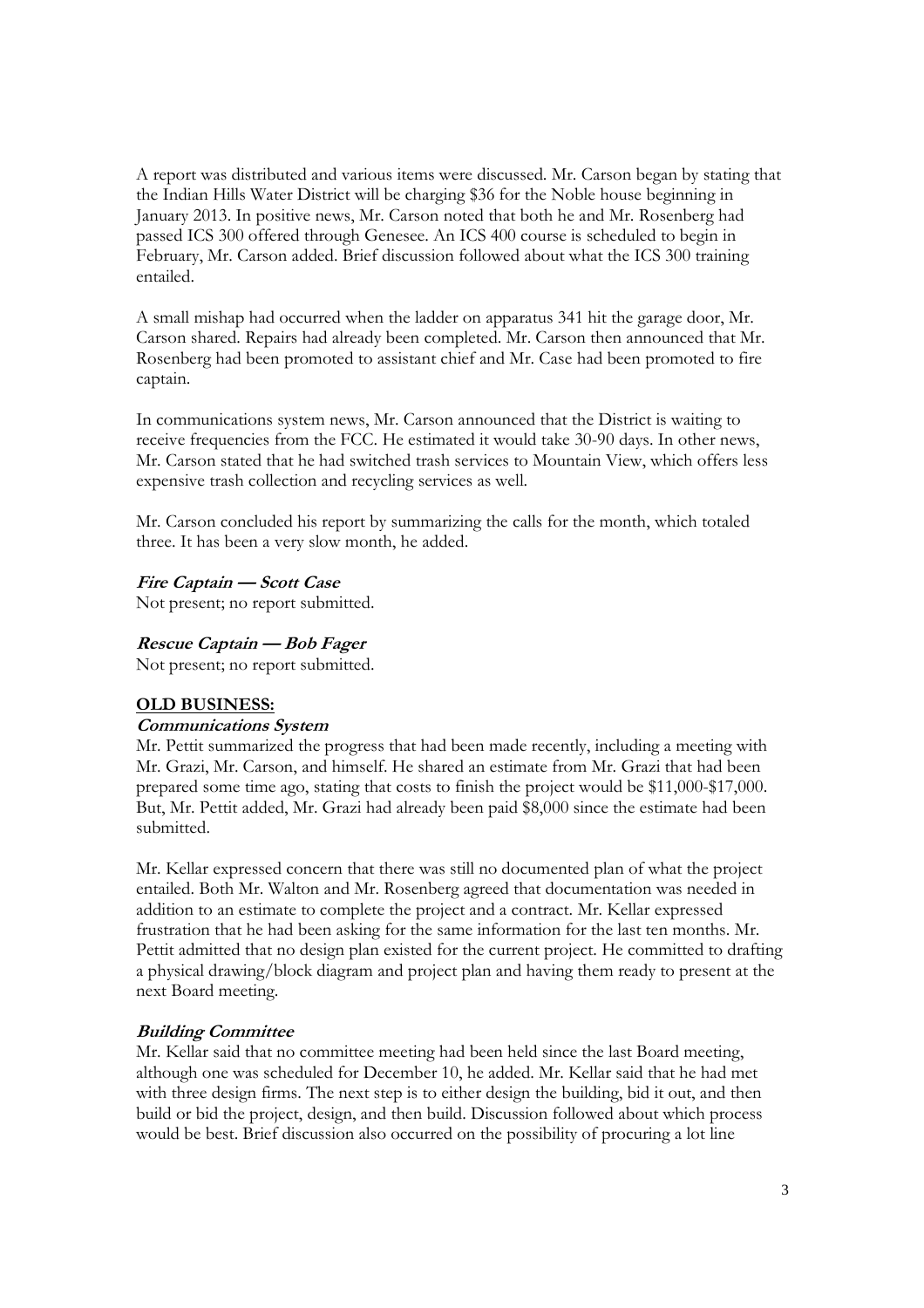realignment for the Berg property behind the station and the possibility of acquiring land owned by Messiah Mountain for a substation. It was agreed that the leach field on the Noble property needs to be moved to make the land usable.

## **Tanker Status**

Mr. Carson shared the bad news that he had called the tank manufacturer to check on its progress and found that the project was on hold because Mr. Batista's account is in arrears. The title for the new ambulance has still not been returned by Mr. Batista either, Mr. Carson added. Lengthy discussion ensued about how to proceed. Ideas included suing Mr. Batista immediately or suing Mr. Batista after taking possession of the chassis. Mr. Carson noted that this ordeal had been going on for almost two years.

#### **NEW BUSINESS**

#### **Policy Regarding Department Members Serving on the Board**

Mr. Carson stated that an agreement had been reached that no Department officers above the level of captain could serve on the Board. An addendum had been written to address the issue and included in the Employee Handbook, which Mr. Carson said he would send to Ms. Nemer for review and planned to ratify at the next Board meeting.

#### **Transition to Image Trend Reporting System**

Mr. Carson passed out a proposal from Image Trend and said that a decision had been made to transition to the system for all incident reporting. The cost would be \$2,500 out of this year's budget and \$2,500 payable in February 2013. Discussion occurred about certain details on the proposal, including the webinars and the timing of paying certain fees.

#### **2013 Board Meeting Schedule**

After discussion, a decision was made to schedule the 2013 Board meetings for 7 pm on the following dates:

- January 23
- February 27
- March 20
- April 24
- $\bullet$  May 22
- June 26
- $\bullet$  July 24
- August 28
- September 25
- October 23
- November 20
- December 11

#### **MEETING ADJOURNED AT: 21:50**

There being no more business to discuss, Mr. Rosenberg made a *motion* to adjourn the meeting, which was seconded by Mr. Walton and passed unanimously.